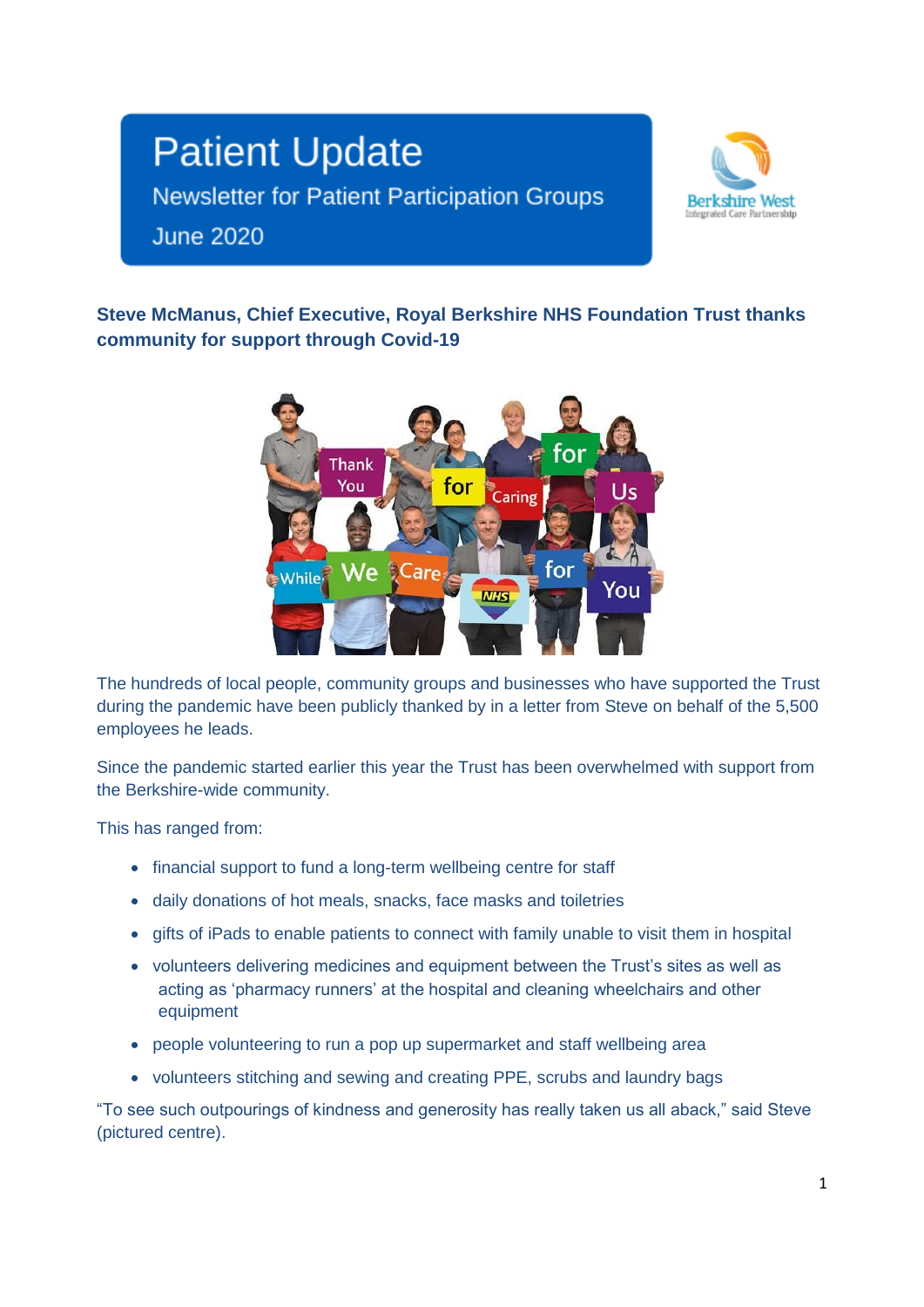"Everyone has been affected in one way or another by this awful pandemic, either becoming ill themselves, caring for poorly loved ones, or furloughed and worried about work and their finances, and for them to want to do something to help us has been both humbling and uplifting".

# **Funding available for volunteer groups**

If you have links with voluntary organisations operating in Reading, you may want to apply for a share of the £70k set aside by the local council for groups who are working to support their communities during the pandemic. There are full details here: <http://news.reading.gov.uk/volunteers-week2020>

Closing date for submissions of interest is 30 June.

# **Mental Health Action Plan unveiled**

A 14 point plan of action to improve mental health crisis pathways in Berkshire West, making them more readily available and easier to access, has been drawn up following a lengthy consultation with service users and other key stakeholders.

National figures show one in four adults and one in 10 children experience mental health difficulties and many more people are caring for people who experience mental ill health. The Covid pandemic is also already showing increases in the number of people reporting mental health concerns and it is expected that these numbers will increase.



The action plan has been put together by the Berkshire West Mental Health and Learning Disability Programme Board and follows a comprehensive eight month engagement and consultation campaign.

An NHS 111 Crisis Line has already been set up offering a single point of access for all Mental Health calls and will be co-ordinated by Berkshire Healthcare Foundation Trust in liaison with the NHS111 service.

Specialist practitioners will triage calls to the 111 line – supported by nurses with expert knowledge and skills, and ambulance staff will also be trained in initial mental health crisis response techniques.

The 111 system will also link into a new Crisis Line to operate 24/7 for people of all ages. This will provide digital access via Skype, email or LiveChat to make it more accessible to people living in remote areas.

Another key proposal is development of specialist access for children and young people offering them crisis assessment in the community. This includes intensive locally-based support and intervention aimed at preventing admission to hospital.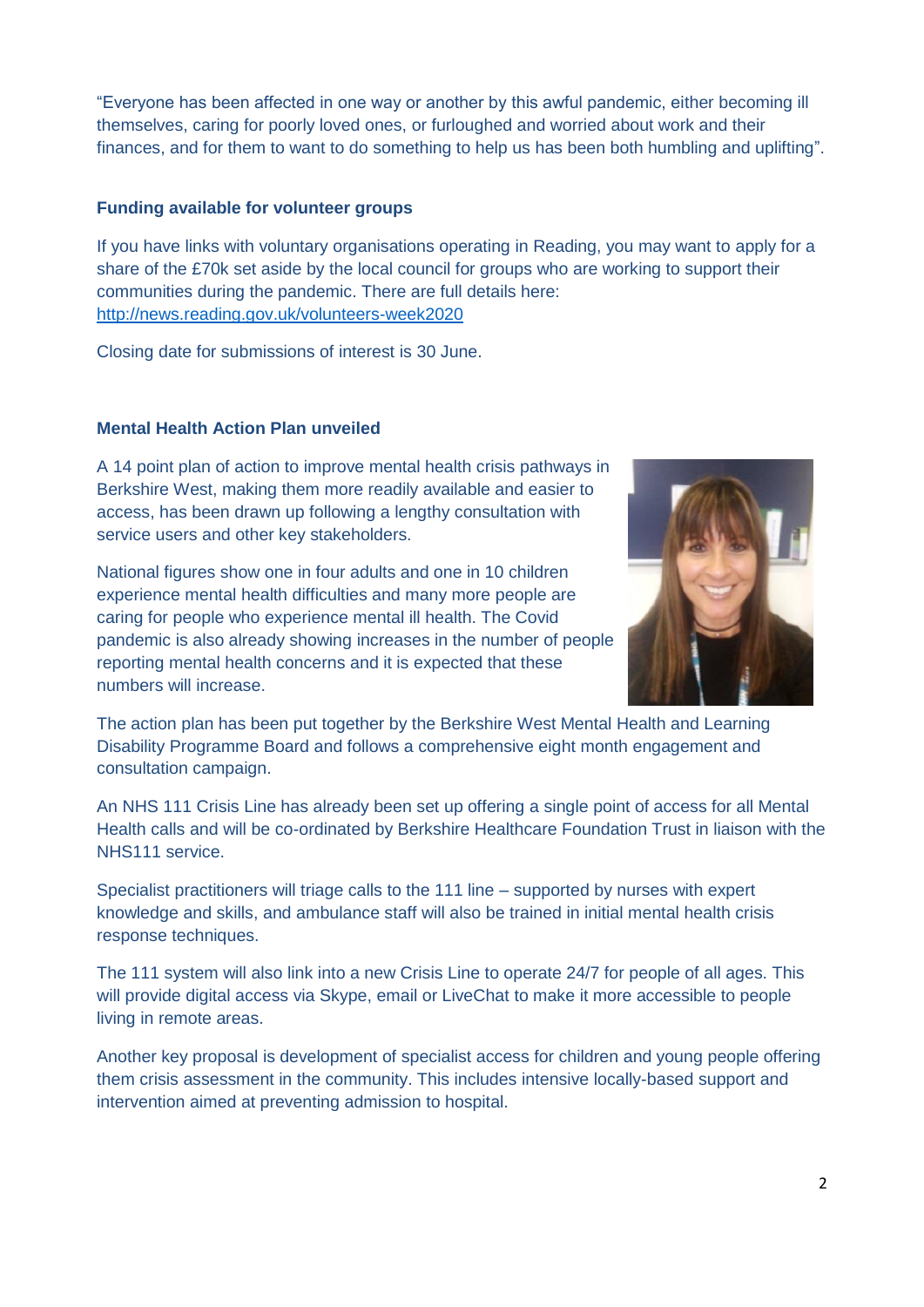There are also plans for more joined up work between agencies caring for people with delirium and dementia, helping people manage better in their own homes and prevent admissions to hospital.

By the autumn it's anticipated a new crisis café called a 'Breathing Space' will be piloted in Reading with the longer term plan to establish similar facilities in Wokingham and West Berkshire.

And additional work is planned in primary care to enable GP surgeries to offer more timely support within the community, assisted by a range of health and social care professionals including pharmacists, social prescribers and Physician Associates.

Katrina Anderson, (pictured) Director of Joint Commissioning at Berkshire West Clinical Commissioning Group, said: "We are determined to provide local people with a mental health service that is easy to access, can step in and support them very quickly and then stay by their side as they work through their issues.

"At the heart of all this work has been the voices of service users and the people who live with them and care for them. They've told us what currently works and what doesn't, and what improvements are needed to help them to live more independent, safe and happier lives," she said.

# **Sam Burrows takes over day to day running of CCG**

Sam Burrows, Deputy Chief Officer of Berkshire West CCG has returned to take responsibility for the day to day running of the service following the departure of Cathy Winfield to a new role in primary care with the NHS nationally. Sarah Seaholme will continue in her role as Director of Strategy.

"I'd like to thank Cathy for all of the leadership and drive she has brought to the CCG over the last eight years. I'm pleased to be back in Berkshire West following my time as the Deputy Lead for the Buckinghamshire, Oxfordshire and Berkshire West Integrated Care System (BOB ICS)," said Sam.



#### **Thinking about going to A&E but unsure? – Ask A&E**

There's now a new online symptom checker for people concerned about a health issue and unsure where to go for help.

Once you've registered with Ask A&E it will ask a few questions about your concerns and the symptom checker will then signpost you to the most appropriate service for your healthcare needs.



It will also support patients affected by Covid-19 and those hesitant to attend the hospital, but who could benefit from other care services. All data is anonymised and encrypted in accordance with the Data Protection Act: [www.royalberkshire.nhs.uk/ask.htm](http://www.royalberkshire.nhs.uk/ask.htm)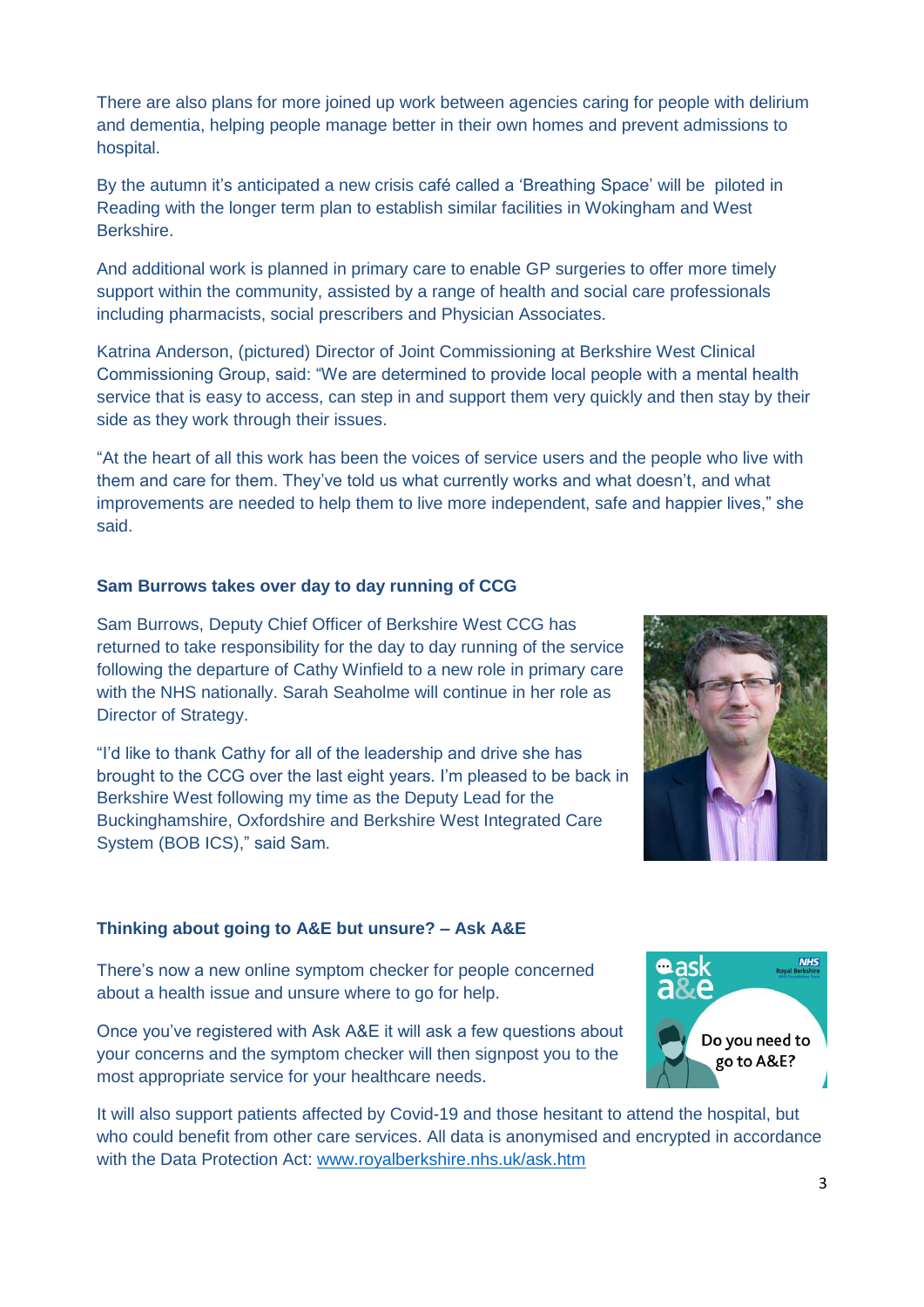At the beginning of the month the Royal Berkshire Hospital's Emergency Department (A&E) reverted back to its usual way of working after making changes during the pandemic. Arrangements are in place to keep people safe including a tented outside waiting area to help maintain social distancing.

People are being reassured that the ED is a safe option for those who are seriously unwell and they are encouraged not to delay attending if they are suffering symptoms which may indicate a life threatening condition such as strokes, heart attacks or are experiencing serious breathing difficulties.

The Minor Injuries Unit and the plaster clinic are also now back on site at the Royal Berkshire Hospital.

# **Masks in hospital**

Please remember if you do have to visit the hospital you now need to wear a mask or face covering at all times.

#### **GPs doors are still open**

Berkshire West GPs have stepped up their communication to remind patients that surgeries are still open - but operating in different ways to keep people safe.

Some doctors are concerned that messages around coronavirus have caused confusion and led to people assuming GP surgeries are closed.

However, whilst practices are limiting footfall into their buildings, GPs and other health care professionals are still at work and available to their patients.

People are being urged to either ring or contact the surgery via email where they will be triaged by an experienced member of the practice team.

GPs are particularly anxious to hear from people who are very unwell or have noticed symptoms like lumps, changes in moles, blood in their urine and stools or unintentional weight loss. And anyone with symptoms that might indicate a suspected heart problem or stroke should also not delay seeking medical support.

Dr Abid Irfan, Berkshire West Clinical Commissioning Group (CCG) Clinical Lead, said: "We're still reminding people with suspected Covid symptoms to stay away from surgeries, seek support from NHS 111 online and self-isolate. This is to prevent the spread of the virus.

"However, what's worrying us is that some people think GP surgeries have shut down altogether during the outbreak and this is definitely not the case. If people are very unwell then they must ring or email the surgery."